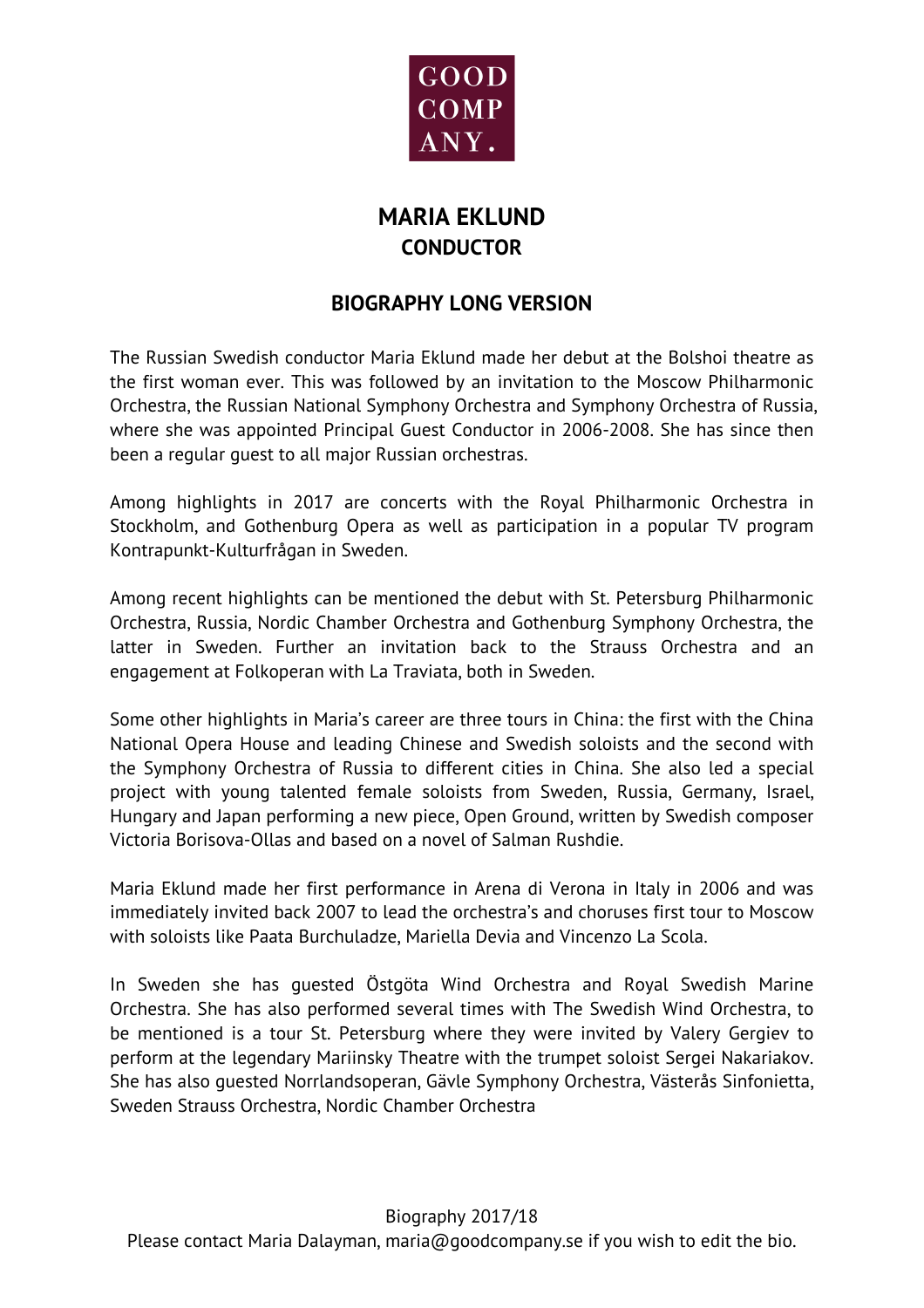

In 2012 Maria founded a chamber orchestra called Stockholm's Soloists and together with them she has performed tours and concerts all over Sweden, to be mentioned is a charity concert for Syrian children at the Konserthuset Stockholm together with the composer and pianist Malek Jandali.

Maria Eklund is educated at the Academy of Music in Moscow, The Royal Academy of Music in Stockholm and at the postgraduate level at the Moscow Tchaikovsky Conservatory for Gennady Rozhdestvensky as professor.